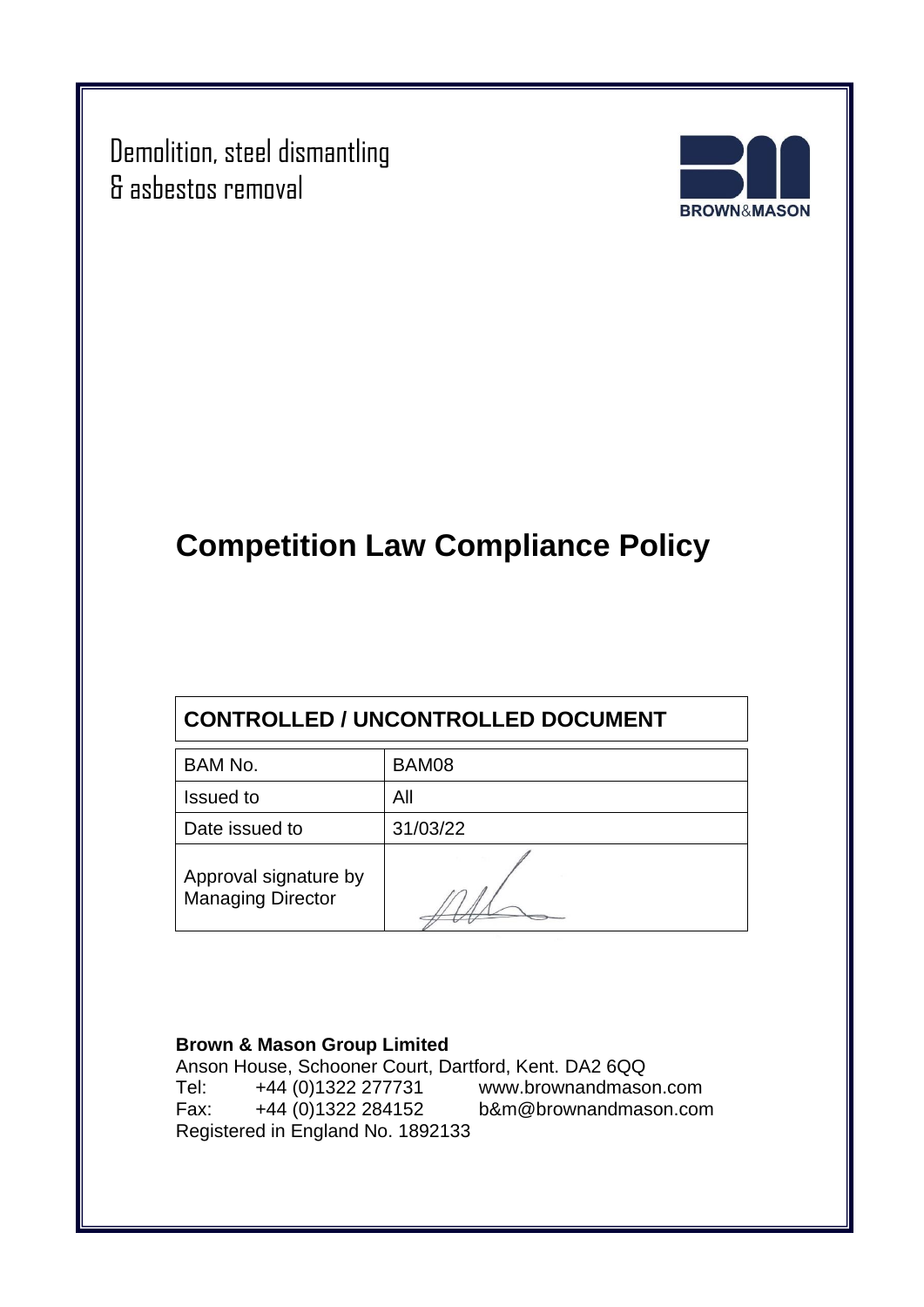

### **Revision Record**

| <b>Version</b> | <b>Date</b> | <b>Revision by</b> | <b>Revision Details</b> |
|----------------|-------------|--------------------|-------------------------|
| v1             | 31/03/22    | A Hadden           | Document issued         |
|                |             |                    |                         |
|                |             |                    |                         |
|                |             |                    |                         |
|                |             |                    |                         |
|                |             |                    |                         |
|                |             |                    |                         |
|                |             |                    |                         |
|                |             |                    |                         |
|                |             |                    |                         |
|                |             |                    |                         |
|                |             |                    |                         |
|                |             |                    |                         |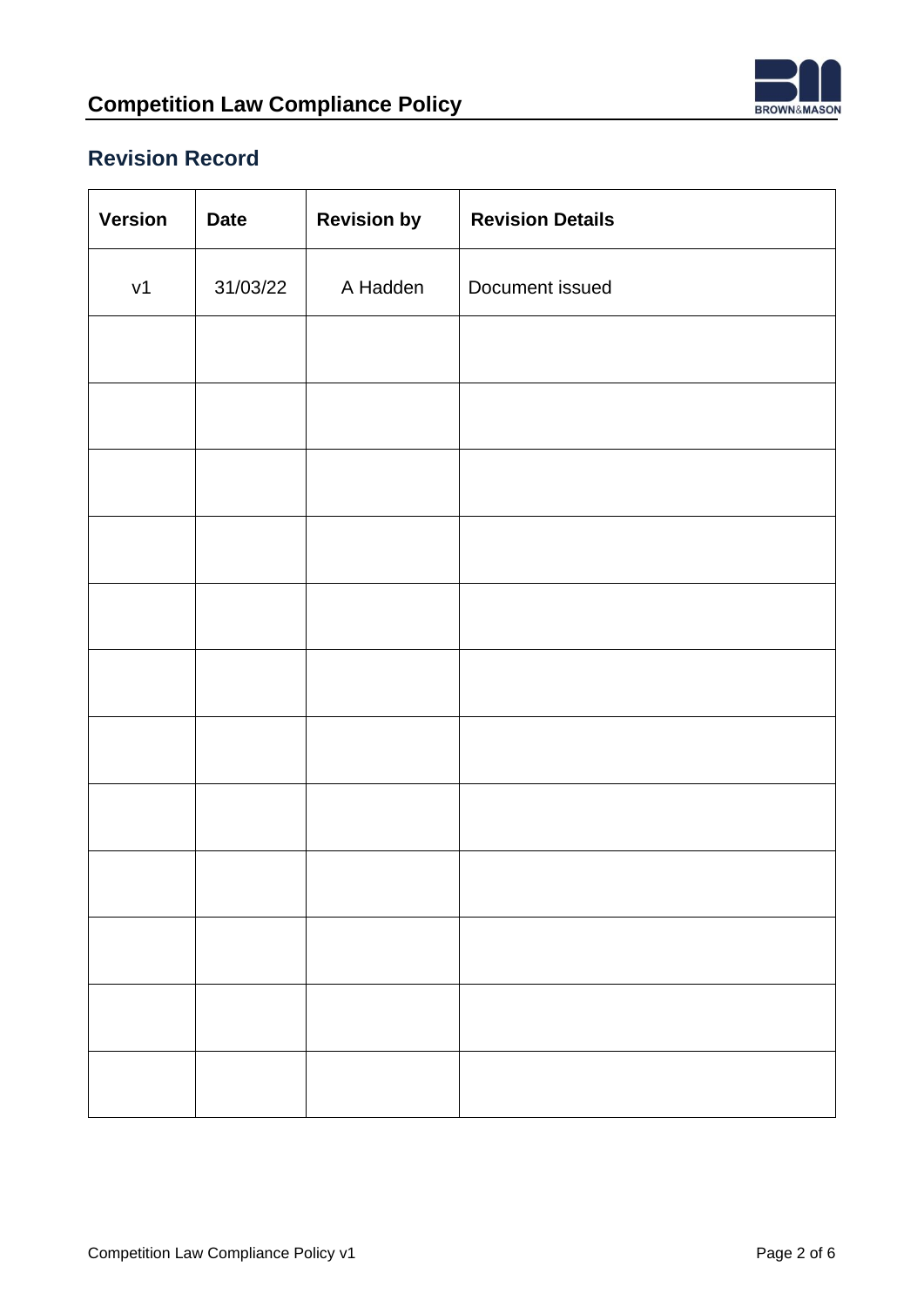

### **Competition Law Compliance Policy**

### **Contents**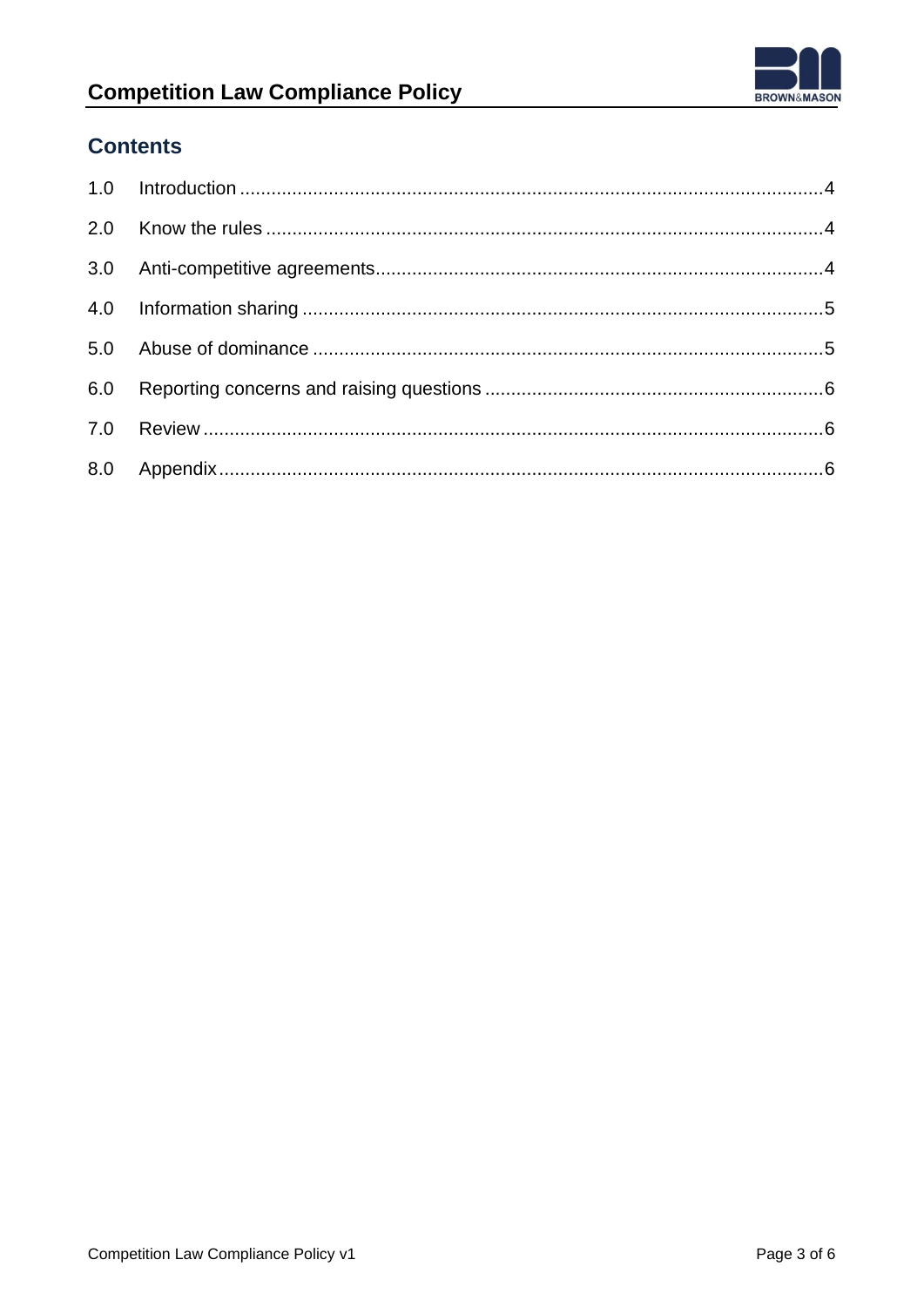

### <span id="page-3-0"></span>**1.0 Introduction**

- 1.1 This Policy applies to all employees of Brown & Mason Group Limited (BAMGL).
- 1.2 Brown & Mason Group Limited places great importance on retaining a set of core values and approaches relating to its business operations. Brown & Mason recognises its obligations to all those with whom it has dealings. The reputation of Brown & Mason and the trust and confidence of those with whom it deals are among its most vital resources, and the protection of these is of fundamental importance. Brown & Mason demands and maintains high ethical standards in carrying out its business activities. Anti-competitive practices will not be tolerated.
- 1.3 The company and the Board of Brown & Mason are fully committed to competing fairly and in fully compliance with the spirit and the letter of the law. Brown & Mason intends to limit its exposure to breaches of competition law by setting out a clear competition law compliance policy for the benefit of all staff.
- 1.4 This policy has been fully endorsed by the Board.
- 1.5 All directors and employees of Brown & Mason are required to comply with competition law at all times. Furthermore, individuals are encouraged to report any behaviour they become aware of, where they have concerns that it may breach the competition rules. Individuals can use the contact details set out below in this Policy or refer to the Whistleblowing policy (BAM406).

#### <span id="page-3-1"></span>**2.0 Know the rules**

- 2.1 As well as this policy, Brown & Mason will provide regular, bespoke training to the Board and to employees identified as needing specific training on competition law by reason of their roles. All employees and directors invited to such training are required to attend.
- 2.2 Brown & Mason will also provide short guidance notes on specific issues which will be available to all staff. Any further questions should be raised with Alex Hadden as set out below.

#### <span id="page-3-2"></span>**3.0 Anti-competitive agreements**

- 3.1 Brown & Mason will compete vigorously and honestly and will not enter into anticompetitive agreements with its competitors, customers or suppliers. [See the Guidance Note on Anti-competitive Agreements]
- 3.2 In particular, Brown & Mason will not enter into agreements with competitors which:
	- fix or agree prices or discounts to be charged to customers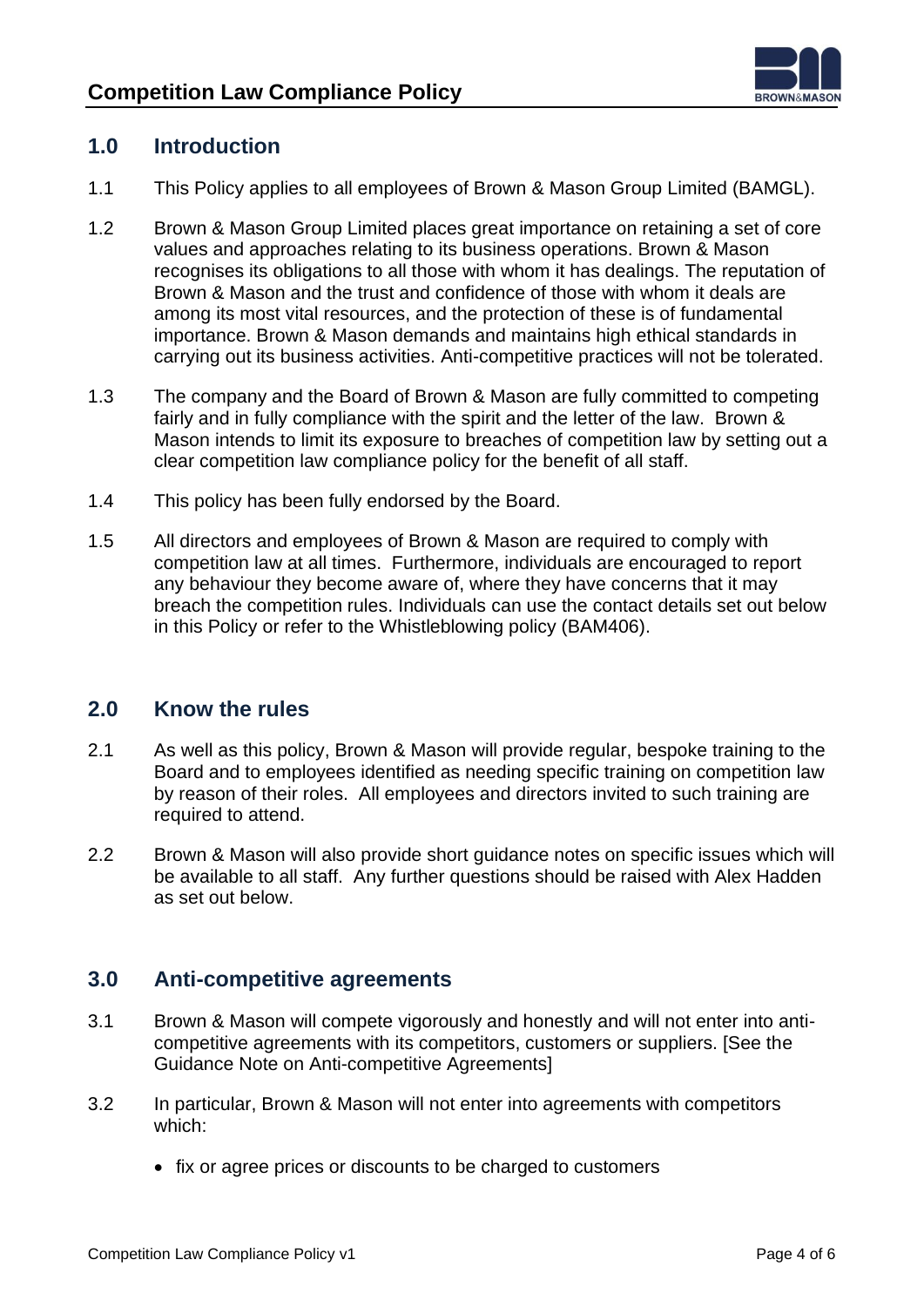

- share markets or customers, for example by agreeing not to compete in certain geographic areas or sectors
- fix or attempt to fix or influence in any respect the outcome of customer tenders, for example by agreeing what prices or terms to submit, agreeing to a compensation payment, or by agreeing not to tender, or to tender a particular price (sometime known as "cover bidding/pricing") [See Guidance Note on Bids and Tenders]

### <span id="page-4-0"></span>**4.0 Information sharing**

- 4.1 In any contact with competitors, Brown & Mason will not discuss proprietary or confidential information (see also BAM383 Code of Ethics). [See the Guidance Note on Information Exchange]
- 4.2 Brown & Mason will determine its commercial strategy independently. Brown & Mason will not solicit from others, obtain, receive or disclose any strategically useful information. "Strategically useful information" includes:
	- future pricing information
	- customer details
	- commercial strategy, including any new market entry plans where these have not been publicly announced
	- details of bids or bid strategy
- 4.3 If an employee or director receives any information directly or indirectly which could be strategically useful information from a competitor, this should be reported straightaway to Alex Hadden as set out below.
- 4.4 Particular care should be taken in the context of site visits where contact with competitors is possible, and in trade association meetings. [See Guidance Notes on site visits; and on trade association & institute meetings].

#### <span id="page-4-1"></span>**5.0 Abuse of dominance**

5.1 Brown & Mason does not consider that it is likely to hold a dominant position on any market(s). Only companies with a significant share (usually 40% or more) are likely to be dominant. However, if an employee or director considers that they may be working in an areas where Brown & Mason may have a significant market share, they should seek guidance from Alex Hadden as set out below.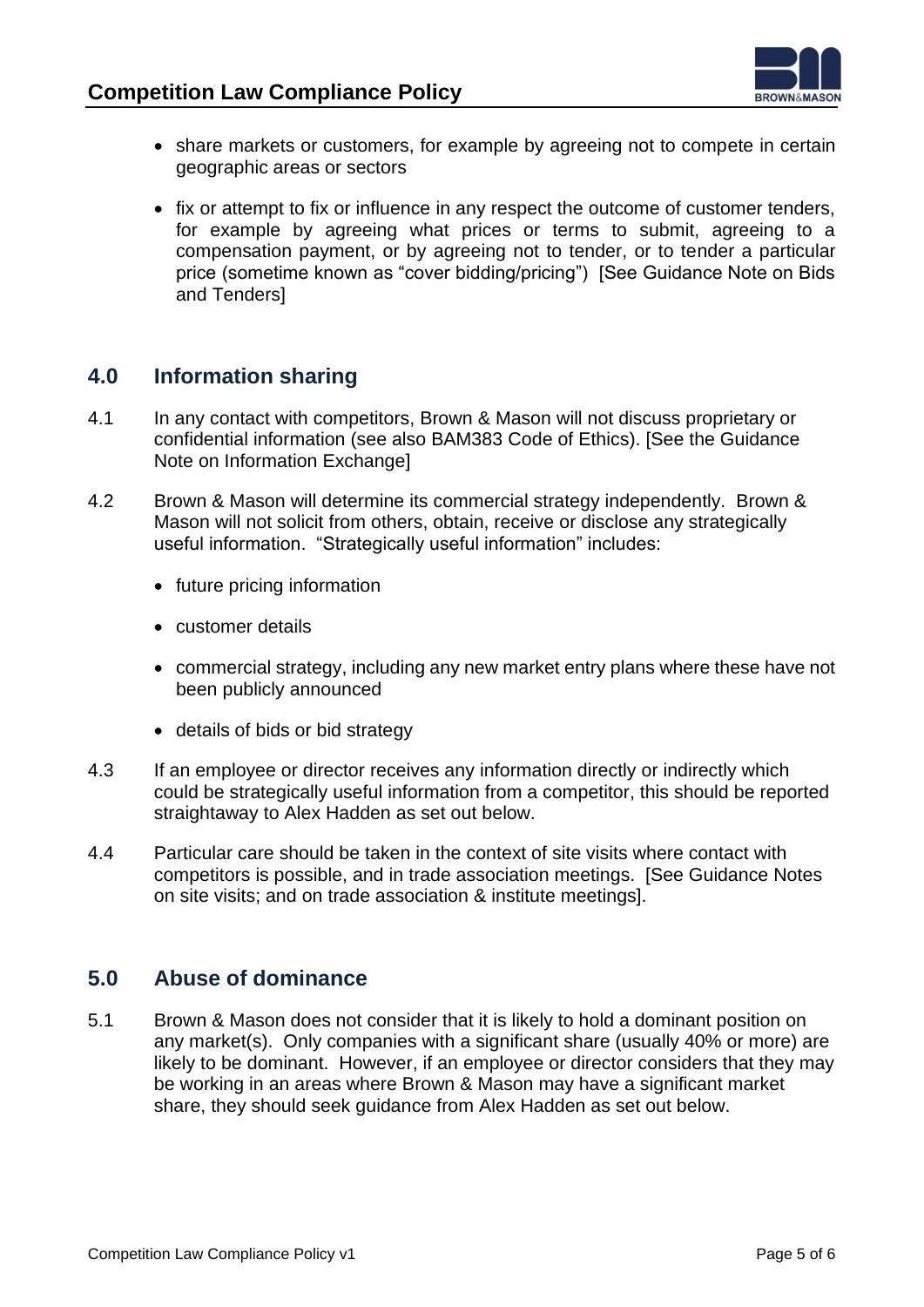

### <span id="page-5-0"></span>**6.0 Reporting concerns and raising questions**

- 6.1 Alex Hadden has been appointed by the Board as the person responsible for overseeing competition law compliance.
- 6.2 If any Brown & Mason employee or director becomes aware of behaviour that they consider may have breached competition law, they must report this to Alex Hadden immediately.

#### **Alex Hadden | SHEQ Director**

Email: [alex.hadden@brownandmason.com](mailto:alex.hadden@brownandmason.co.uk) Tel: +44 (0)1322 277731 | Mob: +44(0)7771 553031

6.3 Employees or directors can also raise questions or concerns with either Alex Hadden, or with Nick Brown.

#### <span id="page-5-1"></span>**7.0 Review**

7.1 This policy will be reviewed at least annually or more frequently if required (eg, as a result of legislative changes, etc.)

#### <span id="page-5-2"></span>**8.0 Appendix**

- 1. Guidance Note on Anti-competitive Agreements
- 2. Guidance Note on Bids and Tenders
- 3. Guidance Note on Information Exchange
- 4. Guidance Note on Site Visits
- 5. Guidance Note on Trade Association & Institute Meetings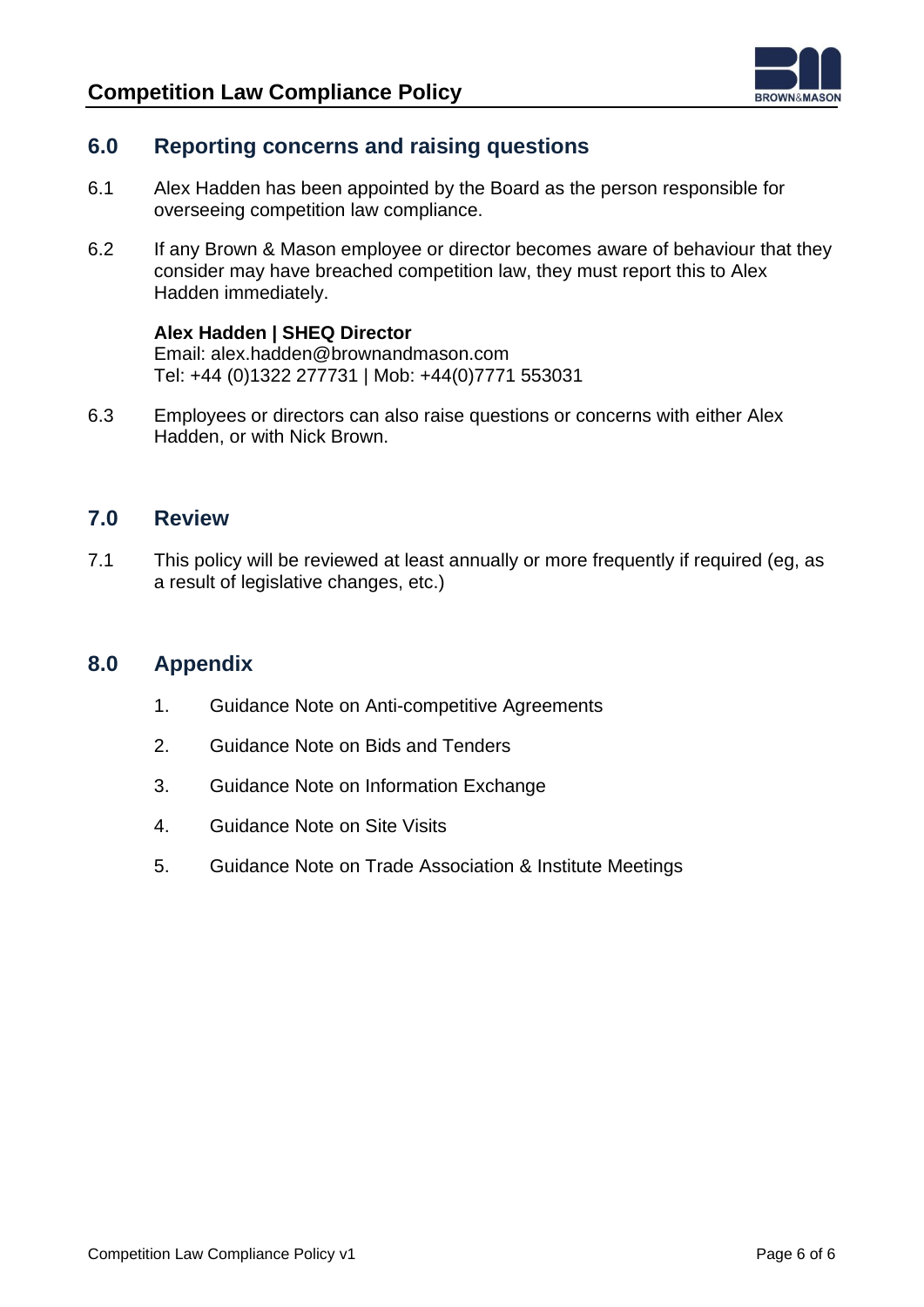

Guidance Note on Anti-competitive Agreements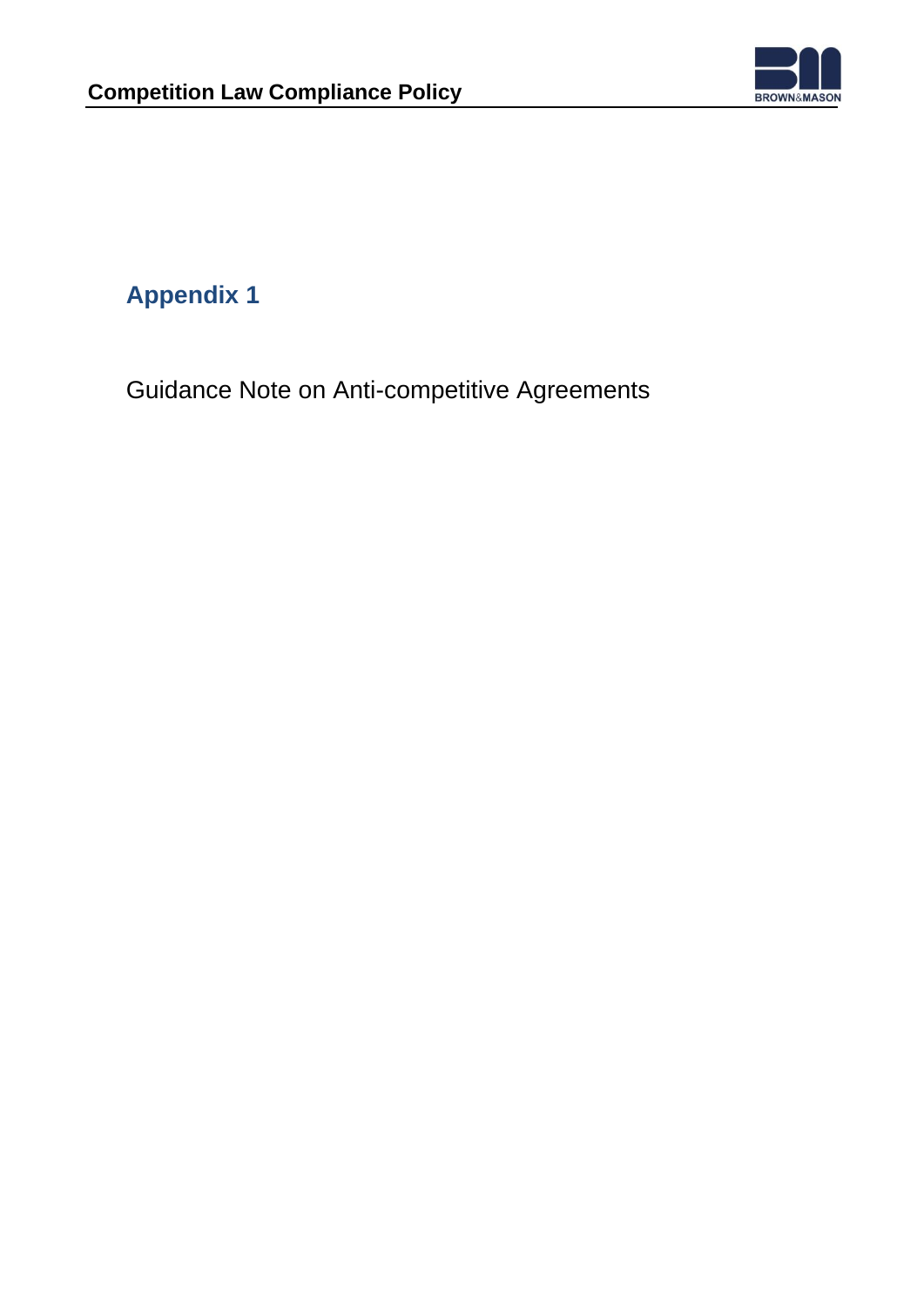

Guidance Note on Bids and Tenders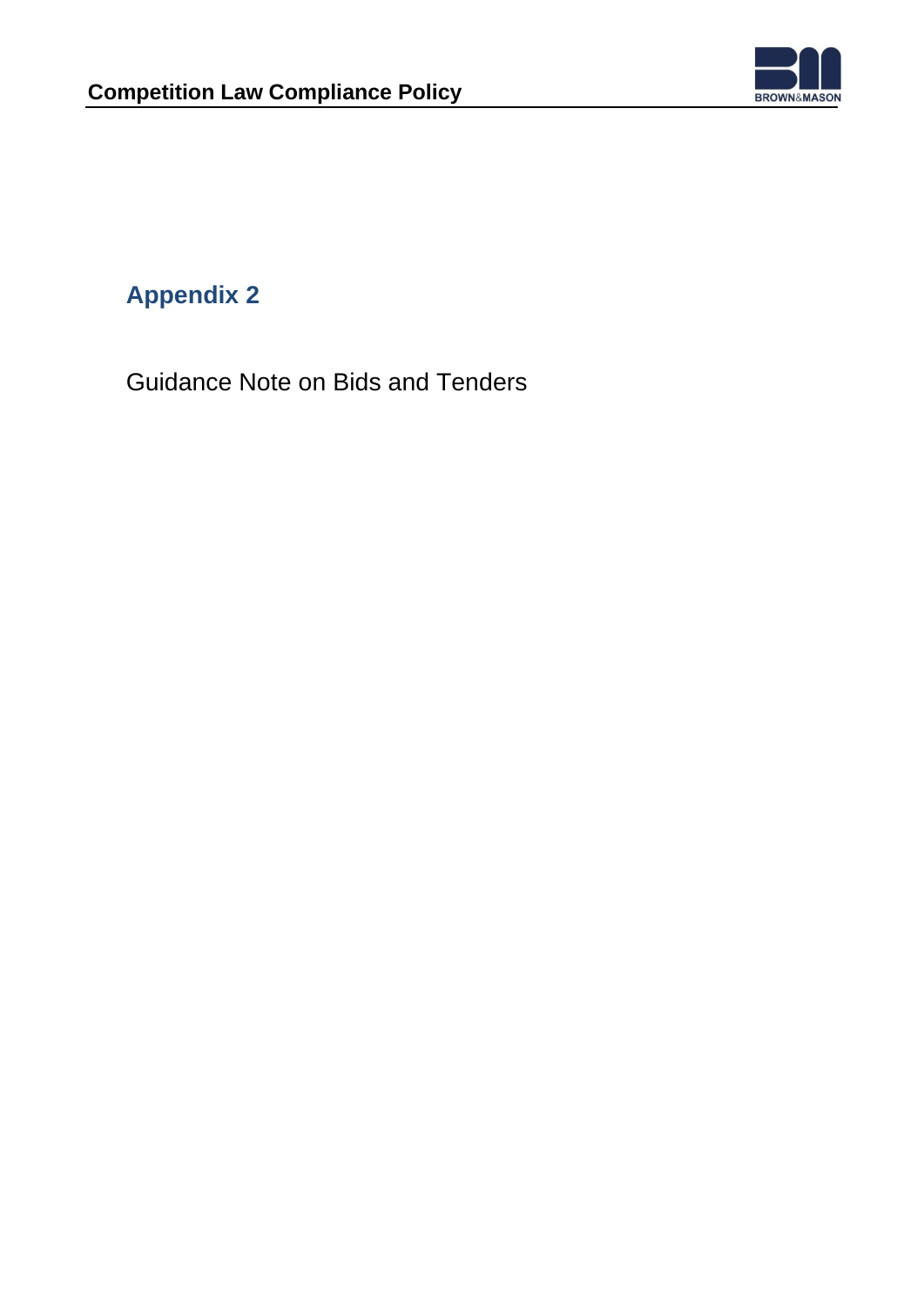

Guidance Note on Information Exchange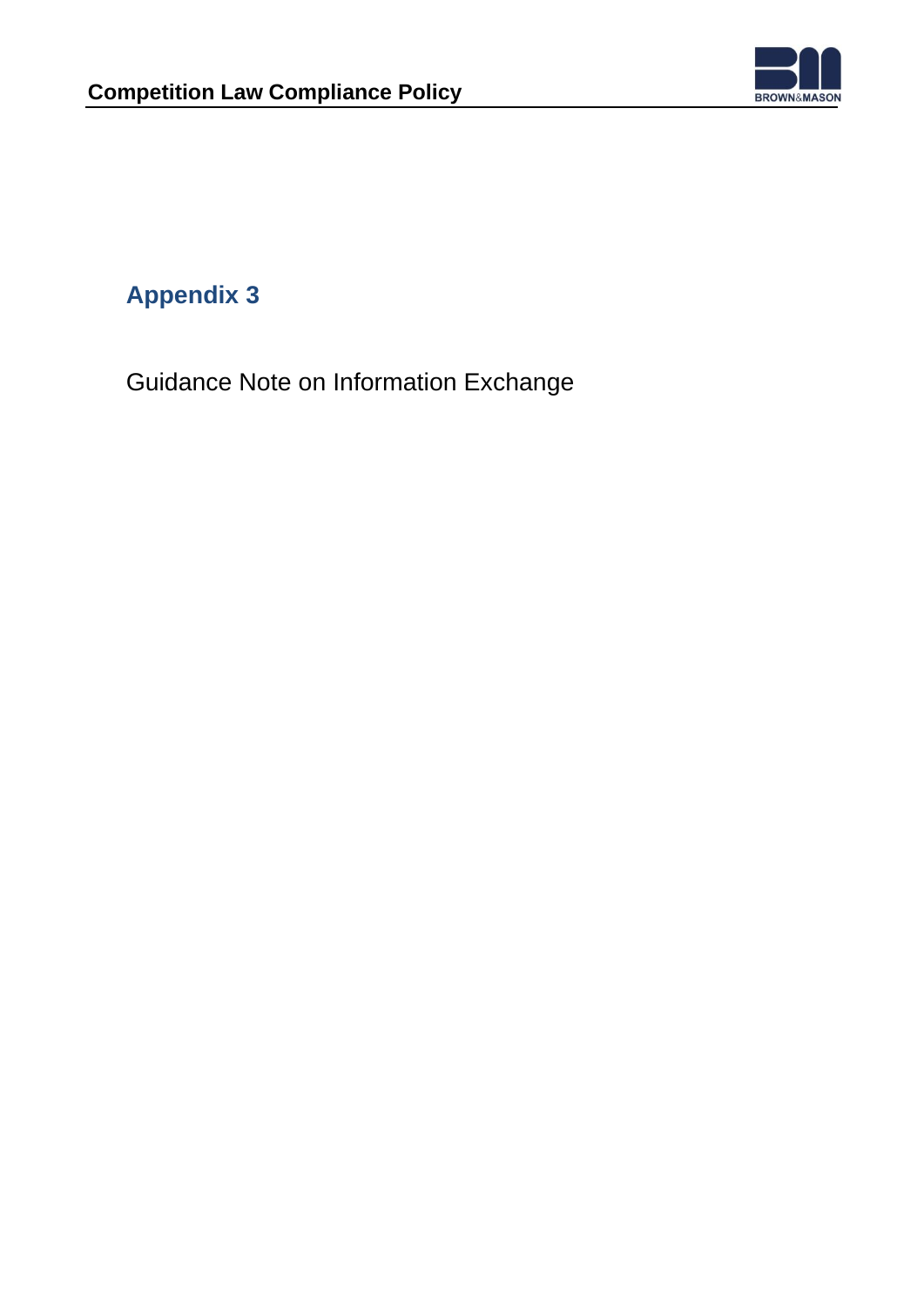

Guidance Note on Site Visits